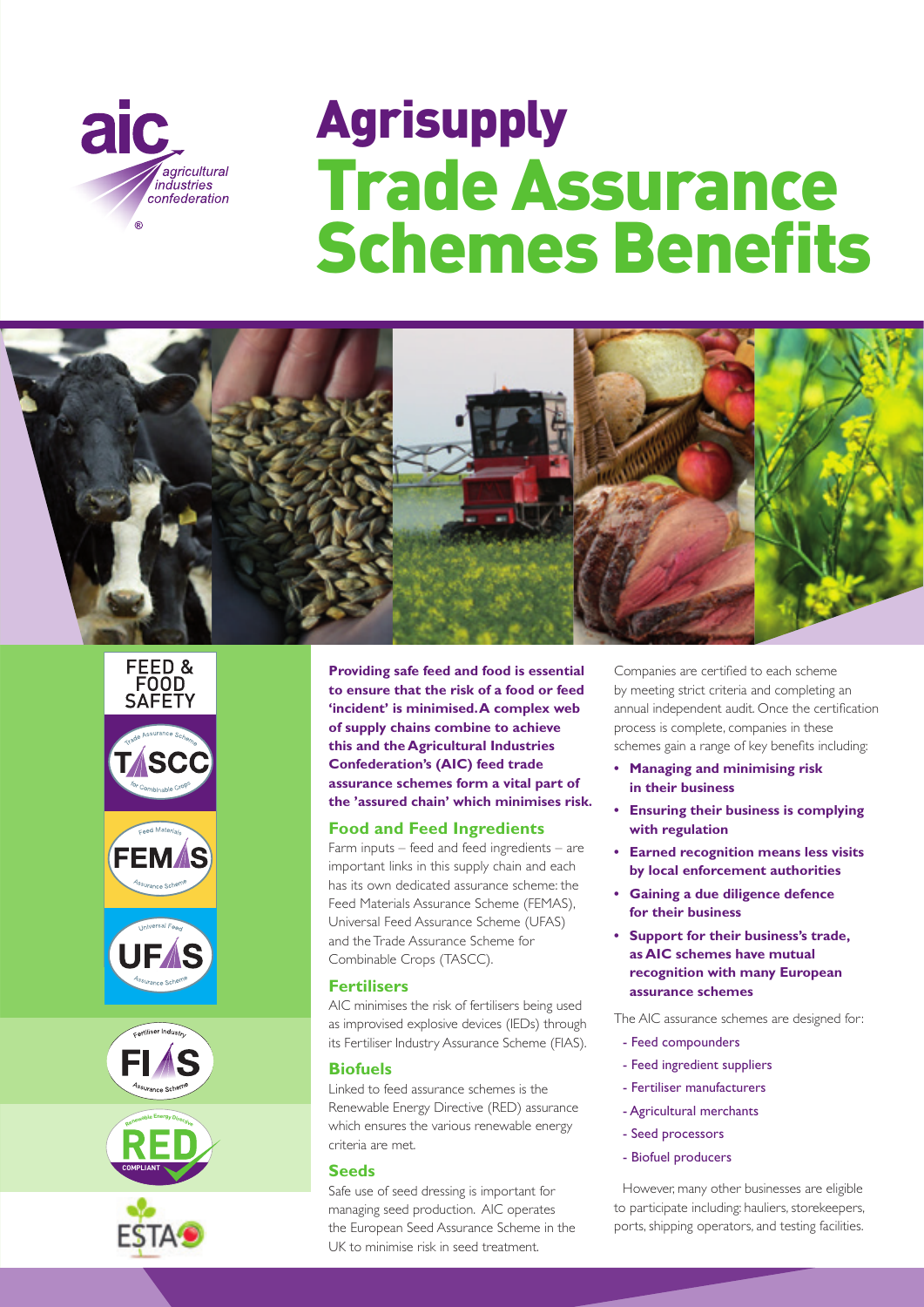





# **PROCESSORS & RETAILERS** PROCESSORS & RETAILERS

# AIC Trade Assurance Schemes and where they fit in the agri-food supplychain









**COMPLIANT**

**<sup>R</sup>enewableEnergyDirective**